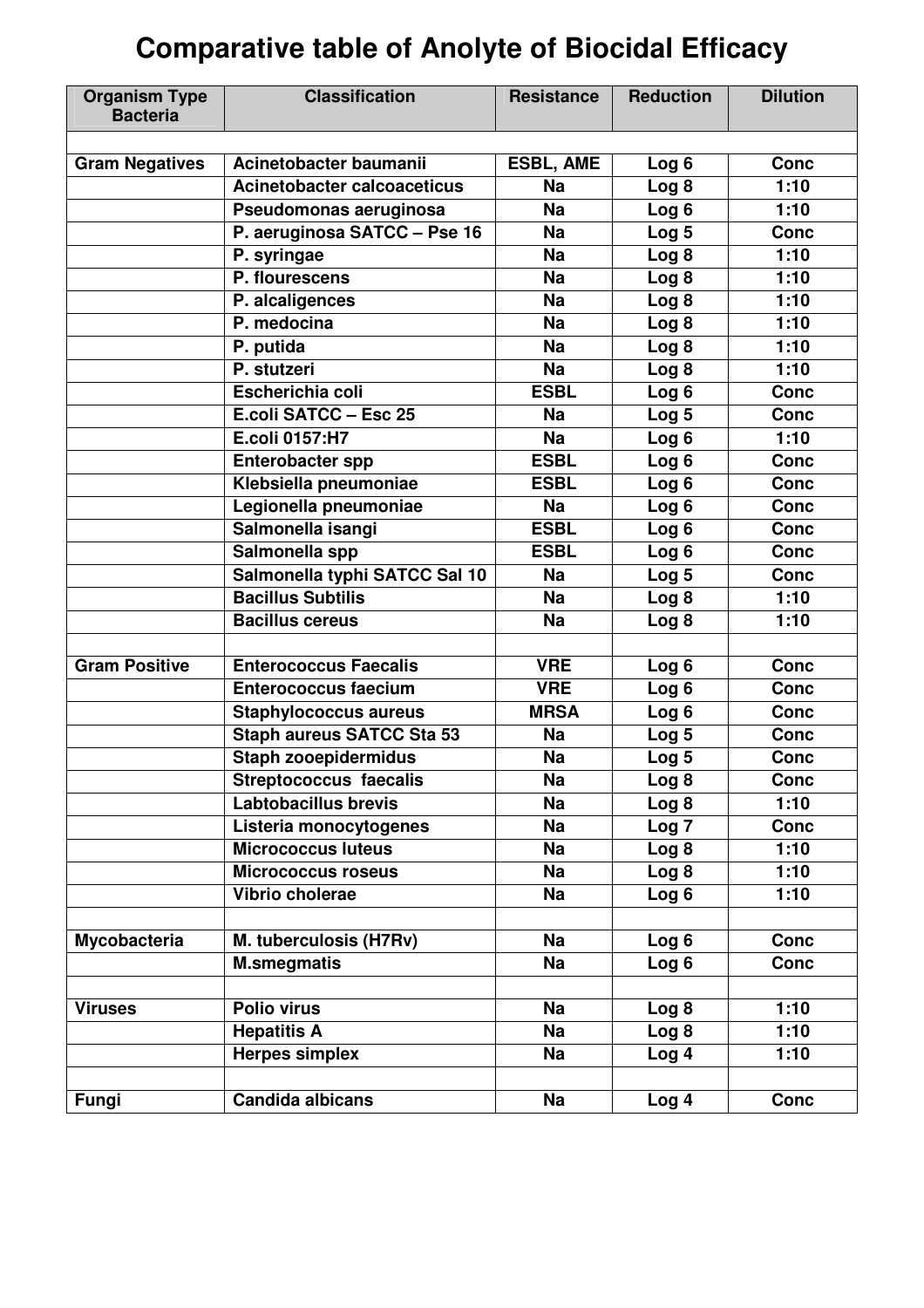| <b>Organism Type</b>  | <b>Classification</b>              | <b>Resistance</b> | <b>Reduction</b> | <b>Dilution</b> |
|-----------------------|------------------------------------|-------------------|------------------|-----------------|
|                       |                                    |                   |                  |                 |
| <b>Coliphages</b>     | <b>F-RNA Coliphages</b>            | <b>Na</b>         | Log 6            | 1:10            |
|                       |                                    |                   |                  |                 |
| Fungi:                | Fusarium oxysporum f.sp.           | <b>Na</b>         | Log <sub>4</sub> | 1:100           |
| <b>Ascomyctes</b>     | <b>Cubense</b>                     |                   |                  |                 |
| <b>Ascomycetes</b>    | F. circinatum                      | <b>Na</b>         | Log 4            | 1:100           |
|                       | Phyllosticta citricarpa            | <b>Na</b>         | Log <sub>3</sub> | 1:20            |
|                       | Geotrichium candidum               | <b>Na</b>         | Log 6            | 1:10            |
|                       | Penecillium digitatum              | <b>Na</b>         |                  | 1:20            |
| <b>Oömycetes</b>      | <b>Pythium ultimum</b>             | <b>Na</b>         | Log 6            | <b>Conc</b>     |
|                       | <b>Trichophyton mentagraphytes</b> | <b>Na</b>         | Log 4            | <b>Conc</b>     |
|                       | Aspergillus niger                  | <b>Na</b>         | Log 4            | <b>Conc</b>     |
| <b>Ascomycetes</b>    | <b>Botrytis cinerea</b>            | <b>Na</b>         | Log <sub>4</sub> | <b>Conc</b>     |
| <b>Basidiomycetes</b> | Rhizoctonia solani                 | <b>Na</b>         | Log <sub>4</sub> | <b>Conc</b>     |
| <b>Deuteromycetes</b> | Vericillium dahliae                | <b>Na</b>         | Log 4            | <b>Conc</b>     |
| <b>Deuteromycetes</b> | Botrysphaeria dothidea             | <b>Na</b>         | Log <sub>4</sub> | <b>Conc</b>     |
| <b>Deuteromycetes</b> | Sclerotium rolfsi                  | <b>Na</b>         | Log <sub>4</sub> | <b>Conc</b>     |
|                       |                                    |                   |                  |                 |
| <b>Bacteria</b>       | Erwinia carotovora                 | <b>Na</b>         | Log 4            | <b>Conc</b>     |
|                       | <b>Agrobacterium tumefaciens</b>   | <b>Na</b>         | Log <sub>4</sub> | <b>Conc</b>     |
|                       | Ralstonia solanacearum             | <b>Na</b>         | Log <sub>6</sub> | <b>Conc</b>     |
|                       | Xanthomonas campestris             | <b>Na</b>         | Log <sub>4</sub> | <b>Conc</b>     |
|                       | Clavibacteria michiganenese        | <b>Na</b>         | Log 4            | <b>Conc</b>     |
|                       | Pseudomonas syringae               | <b>Na</b>         | Log <sub>4</sub> | <b>Conc</b>     |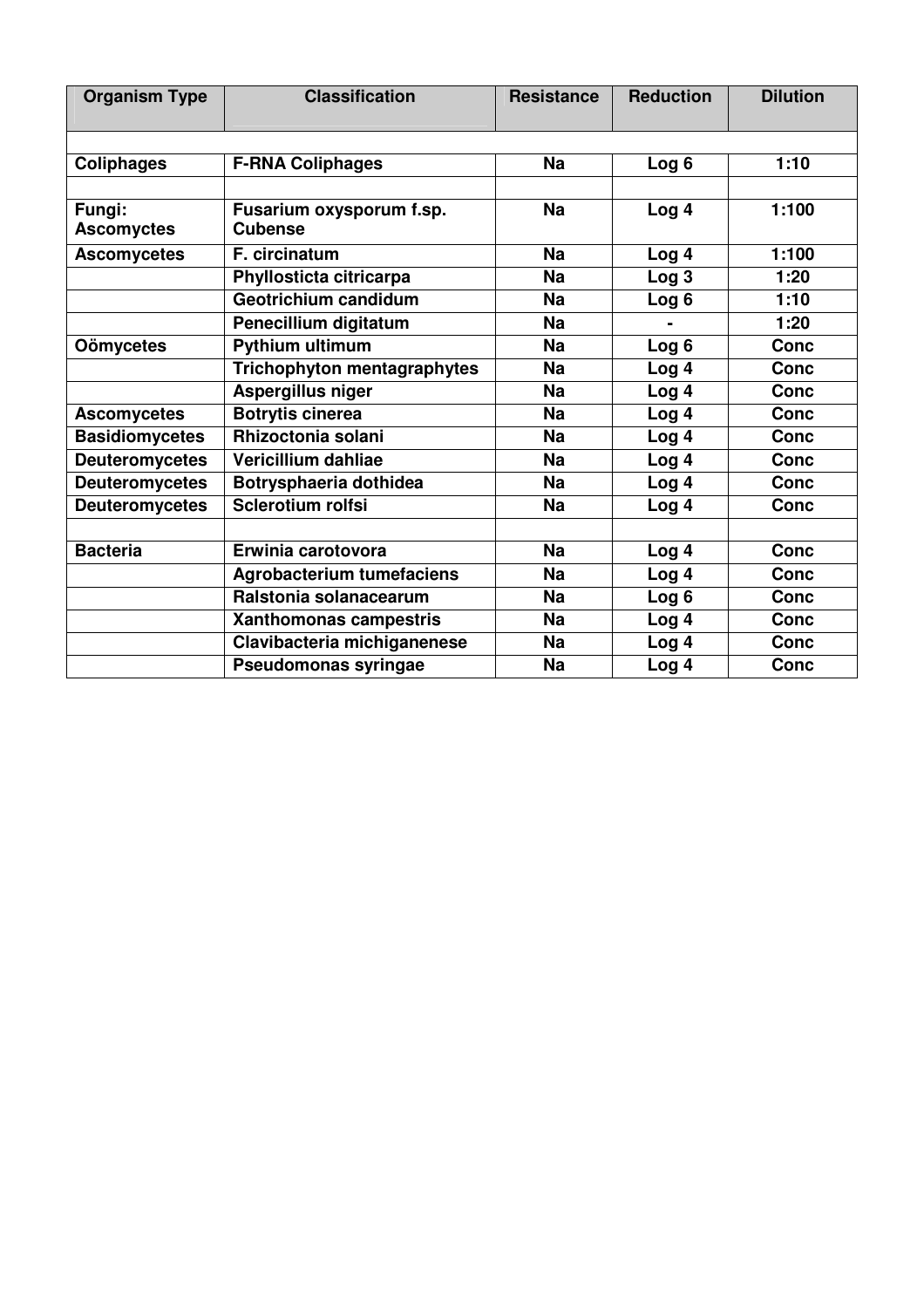#### **Competing Technologies Comparison between ECA and Chlorine Gas**

|                                        | <b>ECA</b>                                                                                                                                                                                                                                                               | <b>Chlorine Gas</b>                                                                                                                                                                                                                                                                                                       |
|----------------------------------------|--------------------------------------------------------------------------------------------------------------------------------------------------------------------------------------------------------------------------------------------------------------------------|---------------------------------------------------------------------------------------------------------------------------------------------------------------------------------------------------------------------------------------------------------------------------------------------------------------------------|
| <b>Disinfection</b>                    | Two to ten times more<br>٠<br>effective than CI2<br>More rapid disinfection<br>٠<br>Broader inactivation range                                                                                                                                                           | Effective kill on certain<br>$\blacksquare$<br>micro-organisms<br>Slower disinfection (more CT<br>٠<br>time required)<br>Cannot kill some resistant<br>organisms                                                                                                                                                          |
| <b>Residual</b>                        | More stable<br>٠<br>Last longer<br>٠<br>Less disinfectant required<br>٠<br>to maintain residual<br>No need for ammonia<br>٠                                                                                                                                              | Can vary widely throughout<br>٠<br>system<br>Must often be boosted or<br>combined with ammonia to<br>last throughout distribution<br>system<br>A higher dosage is required<br>П<br>to maintain equal residual                                                                                                             |
| <b>Safety</b>                          | Uses only salt water and<br>٠<br>24VCD<br>Reduction in liability<br>exposure<br>Avoids special equipment<br>٠<br>and training for worker<br>safety<br>Avoids equipment<br>п<br>corrosion problems<br>Avoids fire/explosion<br>٠<br>hazards from chlorine<br>concentrates | Packaged Cl <sub>2</sub> gas is under<br>٠<br>pressure – potential for<br>explosion or fire<br>Liability exposure<br>п<br>Poses hazard to surrounding<br>٠<br>community and to system<br>operator<br>Potential for chlorine burns<br>٠<br>Safety equipment and<br>٠<br>training is necessary<br>Creates corrosion problem |
| <b>Generation of</b><br><b>Oxidant</b> | Oxidants generated onsite<br>٠<br>- fresh chemicals with<br>constant potency<br>No hazardous materials to<br>$\blacksquare$<br>transport or store                                                                                                                        | Transportation of hazardous<br>п<br>materials requires permits,<br>EISs, etc.<br>Storage of hazardous<br>П<br>material often requires<br>scrubber                                                                                                                                                                         |
| <b>Cost</b><br><b>Considerations</b>   | Higher capital cost is offset<br>٠<br>by lower lifecycle cost<br>when compared to chlorine<br>gas                                                                                                                                                                        | Lower installation cost when<br>п<br>gas scrubber is not<br>considered, but higher<br>lifecycle costs                                                                                                                                                                                                                     |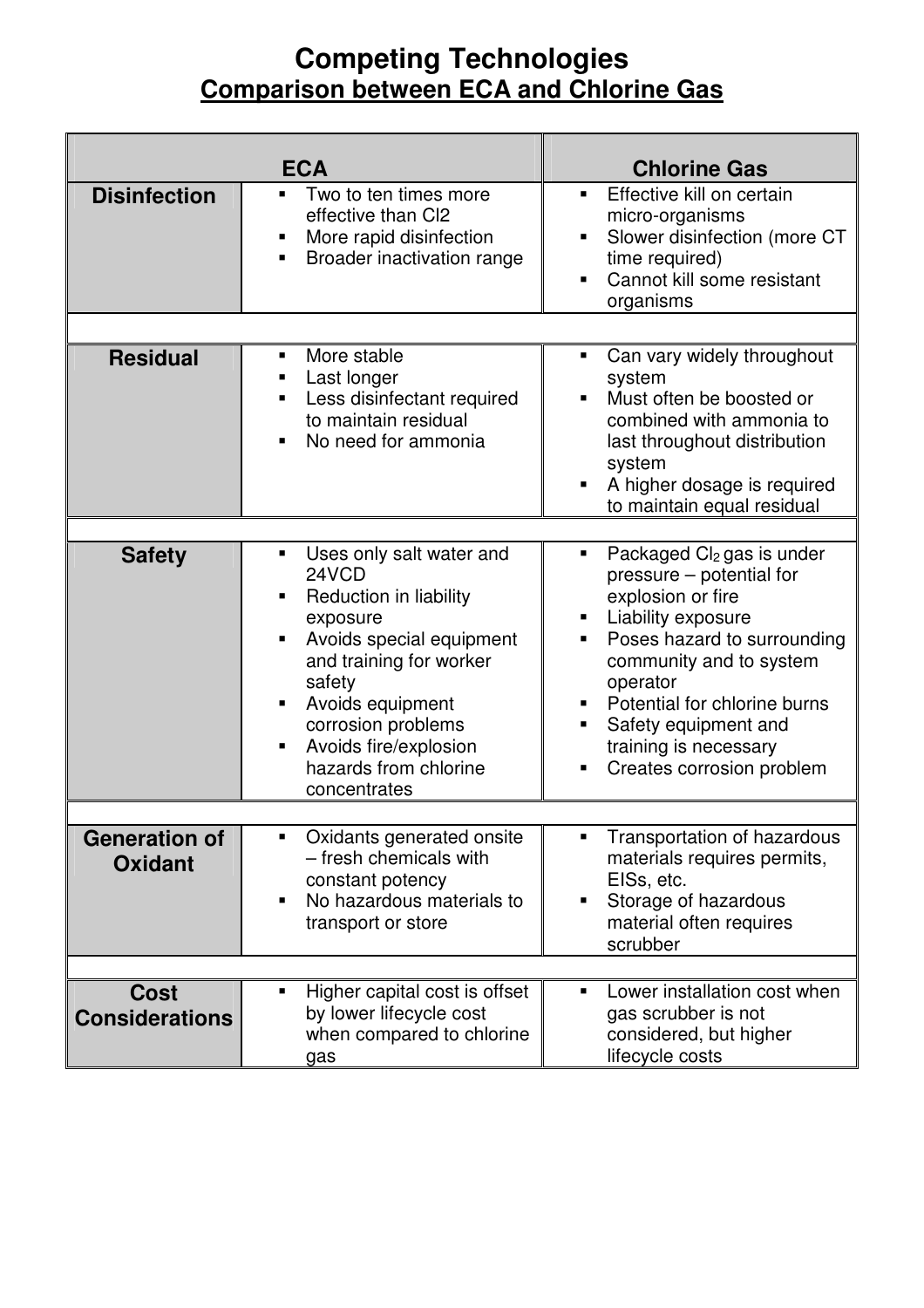|                                               | <b>ECA</b>                                                                                                                                                                                                                                                                                                                                                                                    | <b>Chlorine Gas</b>                                                                                                                                                                                                                                                            |
|-----------------------------------------------|-----------------------------------------------------------------------------------------------------------------------------------------------------------------------------------------------------------------------------------------------------------------------------------------------------------------------------------------------------------------------------------------------|--------------------------------------------------------------------------------------------------------------------------------------------------------------------------------------------------------------------------------------------------------------------------------|
| <b>Simplicity &amp;</b><br><b>Reliability</b> | Fully automated unit<br>Ξ<br>requires minimal training<br>and maintenance -<br>periodically add salt and<br>check system<br>Safety gear is unnecessary<br>Cell is easily replaced and<br>only requires replacement<br>every few years                                                                                                                                                         | Regular change-out of<br>cylinders requires<br>complicated safety training<br>and gear<br>A system using about 10<br>pounds per day must change<br>a 150 pound cylinder twice<br>each month<br>Requires periodic cleaning<br>and change-out of gas<br>venture injection system |
|                                               |                                                                                                                                                                                                                                                                                                                                                                                               |                                                                                                                                                                                                                                                                                |
| <b>Taste &amp; Odor</b>                       | Excellent taste – does not<br>react with ammonia and<br>phenols to produce<br>compounds that normally<br>impart chemical taste and<br>odors<br>Removes $H_2S$ to improve<br>water quality                                                                                                                                                                                                     | Often imparts a chlorine<br>taste and odor, especially<br>when combined with<br>ammonia<br>Cannot eliminate $H_2S$ taste<br>or odor problems                                                                                                                                   |
|                                               |                                                                                                                                                                                                                                                                                                                                                                                               |                                                                                                                                                                                                                                                                                |
| <b>Multiple uses</b>                          | Can be used for a wider<br>п<br>range of disinfection<br>purposes than Cl <sub>2</sub><br>Can be used for iron and<br>manganese removal<br>Can be used for H2S<br>٠<br>removal, both in drinking<br>water and sewage odor<br>applications<br>Can be used to improve<br>filter runs when installed<br>prior to the filter<br>Improves turbidity by<br>٠<br>enhancing prefilter<br>flocculation | Can only be used for<br>disinfection purposes                                                                                                                                                                                                                                  |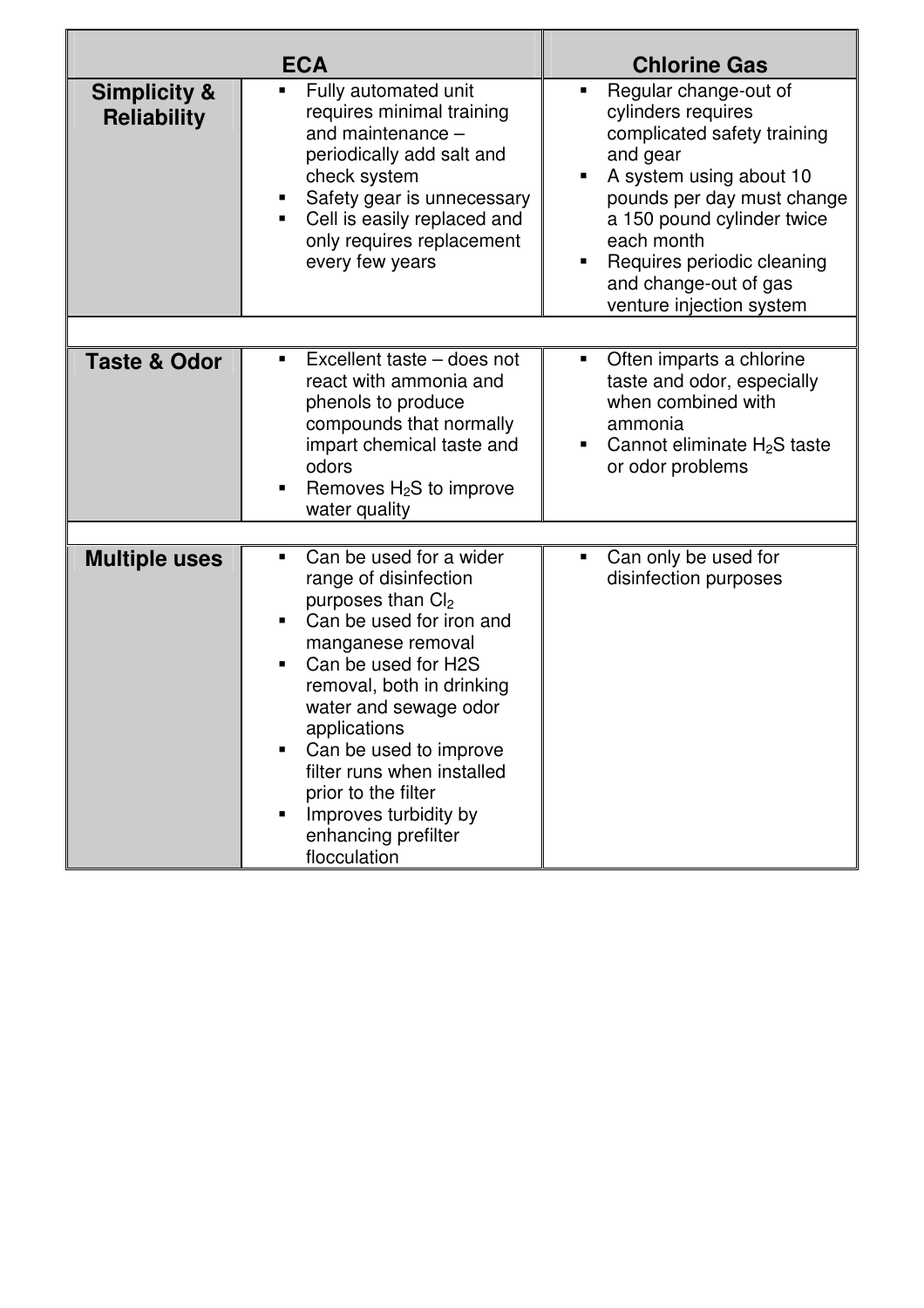### **COMPARISION OF UV AND ECA DISINFECTION TECHNOLOGY**

| <b>Application Areas</b>                                                                                                                                         | <b>UV</b> | <b>ECA</b>     |  |  |
|------------------------------------------------------------------------------------------------------------------------------------------------------------------|-----------|----------------|--|--|
| Disinfection of water-based liquids in food,<br>Beverage, pharmaceutical, chemical,<br>manufacturing, agriculture, aquaculture, medical<br>and dental industries | J         | v              |  |  |
| Water treatment and treatment of potable water<br>for individual houses and remote sites.                                                                        | J<br>√    |                |  |  |
| Disinfection of liquids, such as syrup                                                                                                                           |           |                |  |  |
| Effluent and waste water treatment                                                                                                                               | J         | v              |  |  |
| Oxidation                                                                                                                                                        |           |                |  |  |
| <b>Flocculation enhancement</b>                                                                                                                                  |           |                |  |  |
| <b>Modes of Application</b>                                                                                                                                      |           |                |  |  |
| Washing/soaking                                                                                                                                                  | None      | High           |  |  |
| Fogging                                                                                                                                                          | None      | High           |  |  |
| In-Line                                                                                                                                                          | High      | High           |  |  |
| <b>IRRADIATION</b>                                                                                                                                               | High      | None           |  |  |
| PHYSICAL LIMITATIONS                                                                                                                                             |           |                |  |  |
| MULTI-DIMENSIONAL EXPOSURE                                                                                                                                       | Low       | High           |  |  |
| <b>RY APPLICATIONS</b>                                                                                                                                           | High      | None           |  |  |
| SENSITIVITY TO BIO-LOAD                                                                                                                                          | High      | High           |  |  |
| SENSITIVITY TO TURBIDITY                                                                                                                                         | High      | Low            |  |  |
| OPERATING COSTS                                                                                                                                                  | High      | Low            |  |  |
| <b>DURABILITY</b>                                                                                                                                                | Medium    | <b>High</b>    |  |  |
| <b>CAPITAL COSTS</b>                                                                                                                                             | High      | Medium to High |  |  |
| <b>DISINFECTION EFFICIENCY</b>                                                                                                                                   | High      | High           |  |  |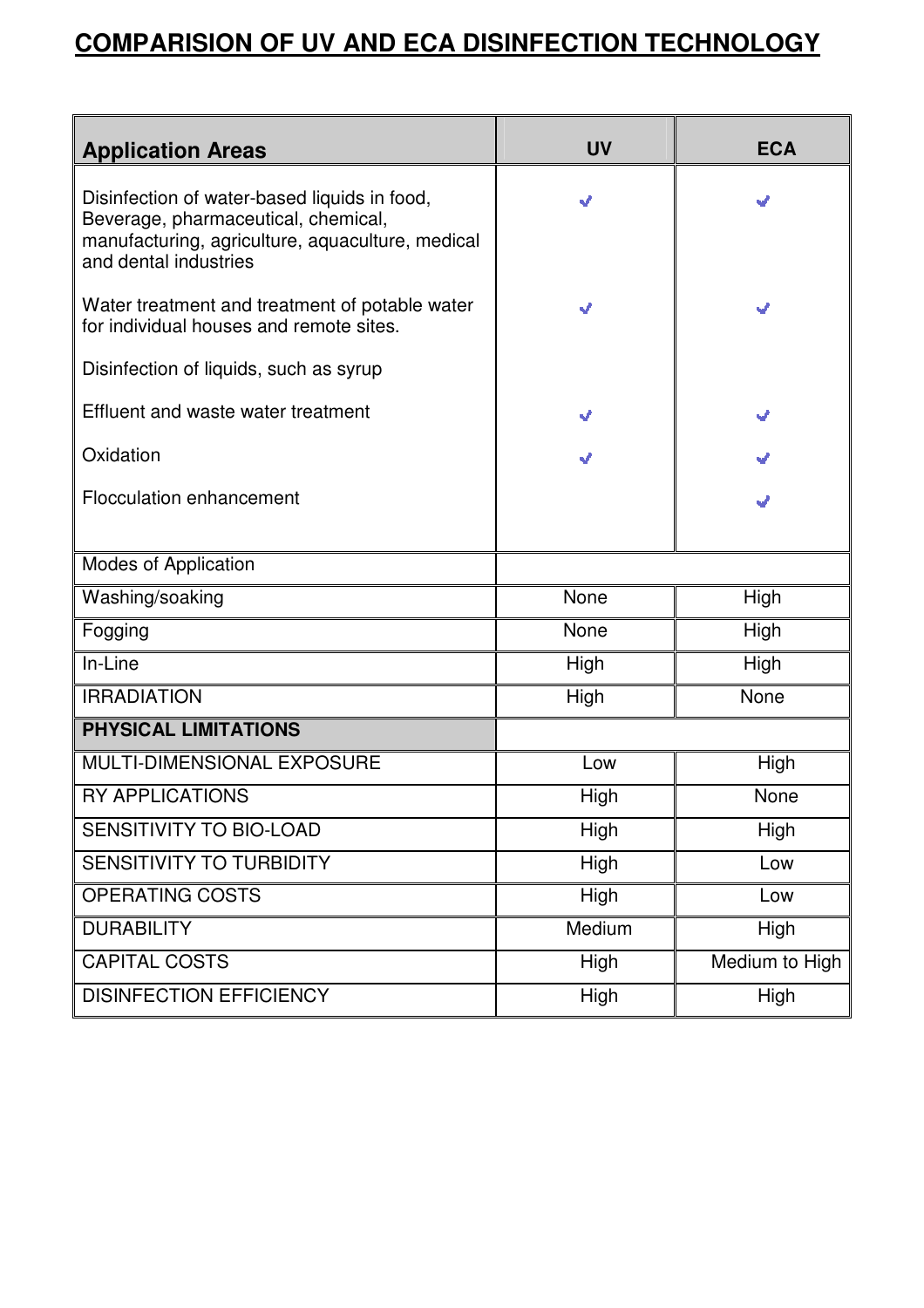| <b>MODE OF DISINFECTION</b>              | <b>Disruption of DNA</b> | Non-discriminate |
|------------------------------------------|--------------------------|------------------|
|                                          |                          | disruption of    |
|                                          |                          | biological       |
|                                          |                          | chemical groups  |
| <b>SPEED OF DISINFECTION</b>             | High                     | Medium           |
| <b>RESIDUAL DISINFECTION PROPERTIES</b>  | None                     | Medium           |
| <b>RESISTANCE BUILDUP</b>                | None                     | Medium           |
| <b>RESIDUALS ON TREATED MATTER</b>       |                          | None             |
| <b>Taste</b>                             | None                     | None             |
| Odour                                    | None                     | None             |
| pH                                       | None                     | None             |
| Chemical                                 | None                     | Low              |
| Colour                                   | None                     | None             |
| <b>CORROSIVENESS</b>                     | None                     | Low to Medium    |
| <b>TOXICITY</b>                          | Low                      | Low              |
| <b>HANDLING AND STORAGE OF CHEMICALS</b> | None                     | Medium           |
| <b>HANDLING AND STORAGE OF HAZARDOUS</b> | None                     | None             |
| <b>CHEMICALS</b>                         |                          |                  |
| <b>SIZE OF APPLICATIONS</b>              | Small to Large           | Small to Large   |
| <b>COMPACTNESS OF UNITS</b>              | Small                    | Small            |
| PERIPHERAL EQUIPMENT REQUIRED            | Low                      | Medium           |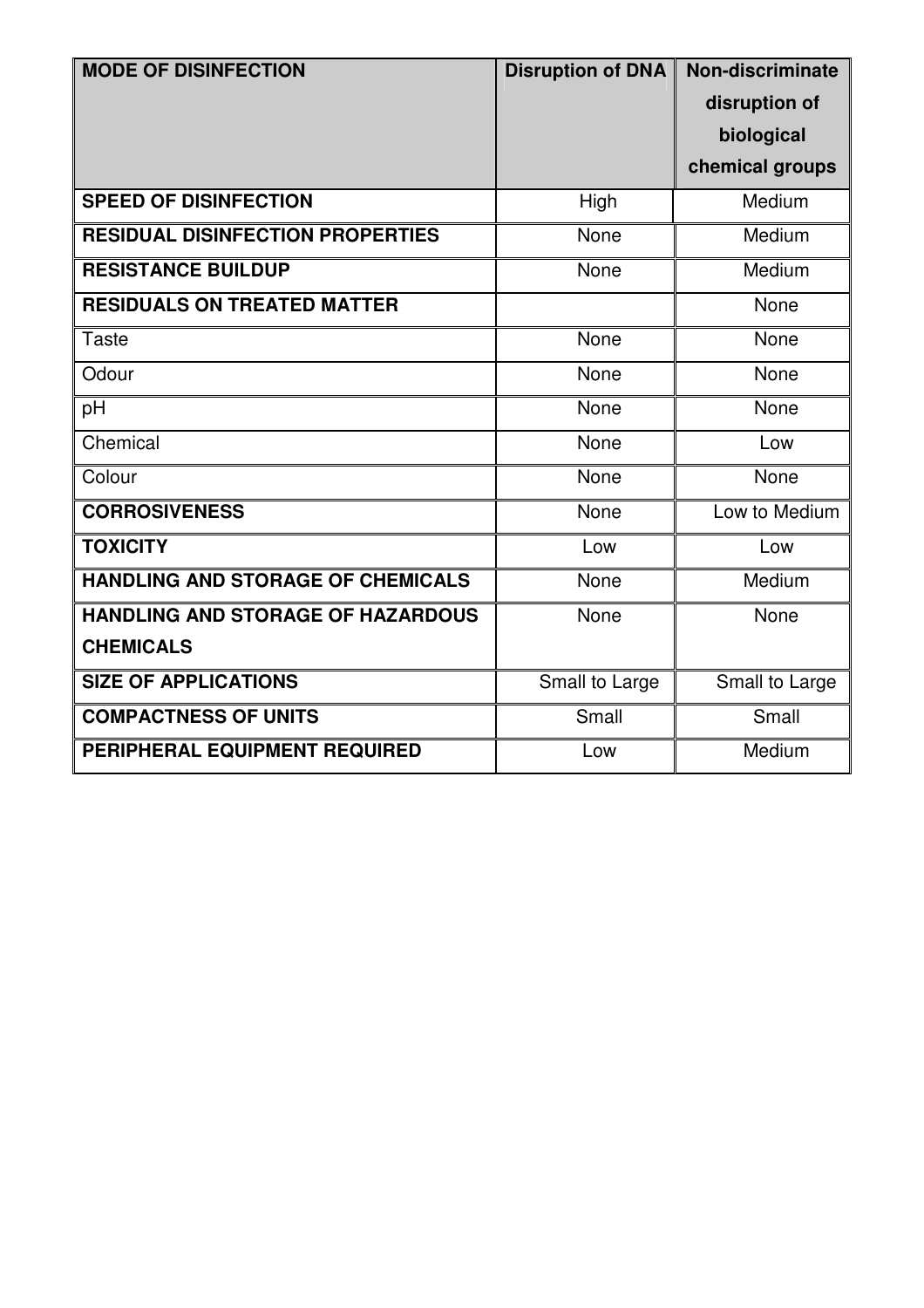### EAW Mixed Oxidant Advantages

|                    | <b>Effective</b> | <b>Safe</b> | <b>Economical</b> | <b>Easy to Use</b> | <b>Residuals</b> | Low DBP's |
|--------------------|------------------|-------------|-------------------|--------------------|------------------|-----------|
|                    |                  |             |                   |                    |                  |           |
|                    |                  |             |                   |                    |                  |           |
|                    |                  |             |                   |                    |                  |           |
| <b>GAS</b>         |                  |             |                   |                    |                  |           |
| <b>CHLORINE</b>    |                  |             |                   |                    |                  |           |
| Ca                 |                  |             |                   |                    |                  |           |
| Hypochlorite       |                  |             |                   |                    |                  |           |
| <b>Sodium</b>      |                  |             |                   |                    |                  |           |
| Hypochlorite       |                  |             |                   |                    |                  |           |
| <b>Chlorine</b>    |                  |             |                   |                    |                  |           |
| <b>Dioxide</b>     |                  |             |                   |                    |                  |           |
| <b>Ozone</b>       |                  |             |                   |                    |                  |           |
|                    |                  |             |                   |                    |                  |           |
| <b>Ultraviolet</b> |                  |             |                   |                    |                  |           |
|                    |                  |             |                   |                    |                  |           |
| <b>ECA mixed</b>   |                  |             |                   |                    |                  |           |
| <b>Oxidants</b>    |                  |             |                   |                    |                  |           |

**Unsatisfactory Good**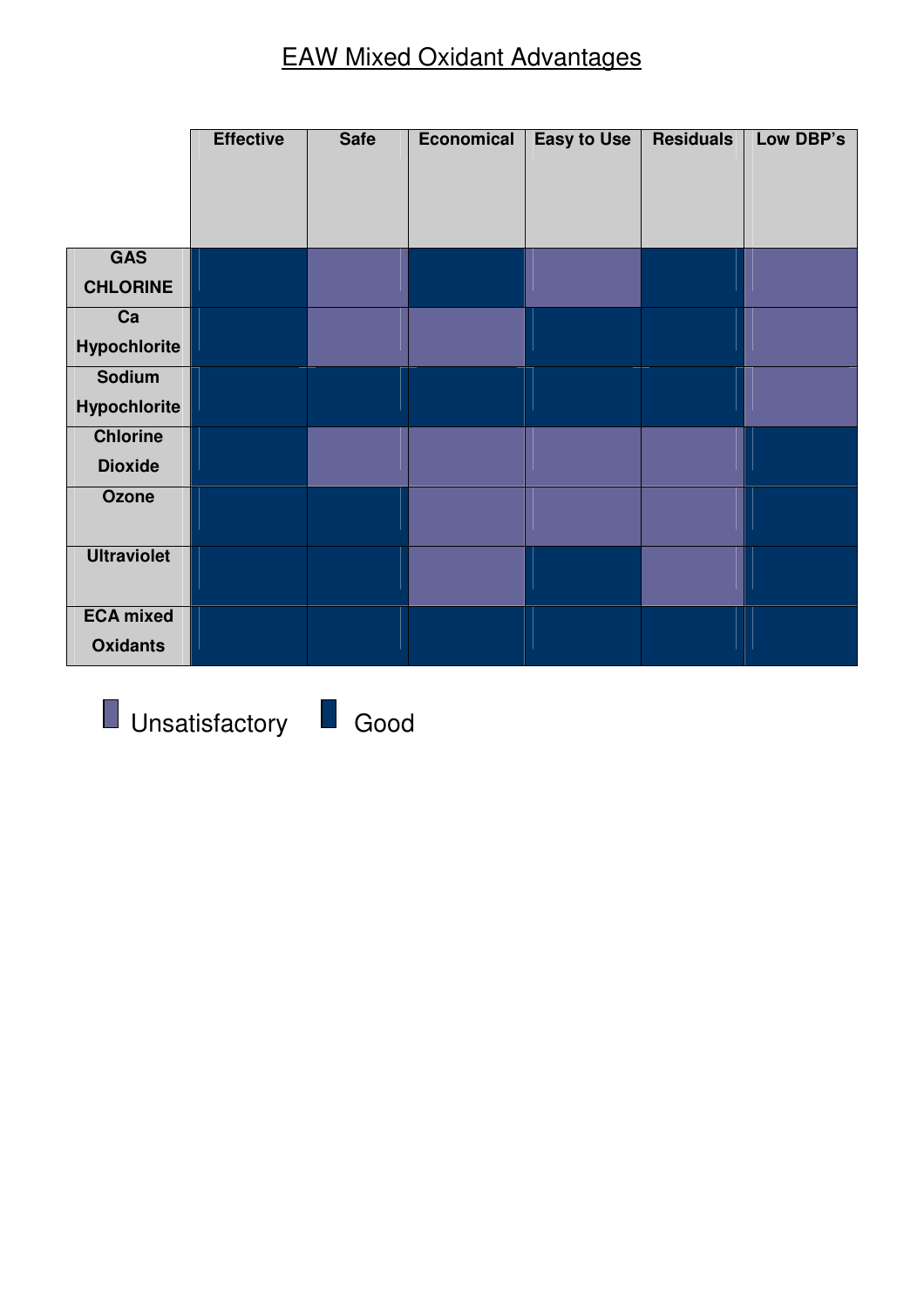|                                                                                  | <b>Comparison Chart of Water Disinfection Methods in a Hospital Environment</b> |                                                                                |                                                                      |                                                                                                                            |                                                                                                                                                   |                                      |                                                                                                                          |                                                                                                                                                                  |                                                                                                                                   |                                                                                                                                                                                                  |  |
|----------------------------------------------------------------------------------|---------------------------------------------------------------------------------|--------------------------------------------------------------------------------|----------------------------------------------------------------------|----------------------------------------------------------------------------------------------------------------------------|---------------------------------------------------------------------------------------------------------------------------------------------------|--------------------------------------|--------------------------------------------------------------------------------------------------------------------------|------------------------------------------------------------------------------------------------------------------------------------------------------------------|-----------------------------------------------------------------------------------------------------------------------------------|--------------------------------------------------------------------------------------------------------------------------------------------------------------------------------------------------|--|
| Item                                                                             |                                                                                 |                                                                                |                                                                      | <b>Disinfection System</b>                                                                                                 |                                                                                                                                                   |                                      |                                                                                                                          |                                                                                                                                                                  | <b>Combination of Disinfection Systems</b>                                                                                        |                                                                                                                                                                                                  |  |
|                                                                                  | Super<br>Heating<br>&<br>Flushing                                               | Auto-<br>Chlorinating /<br>Inhibitor System                                    | Auto-Chloramines<br>System (Mono-<br>Chloramine)                     | Chlorine<br>Dioxide                                                                                                        | Copper-Silver<br>Ionization<br>System                                                                                                             | Ozoniation                           | <b>Ultraviolet</b>                                                                                                       | Ultraviolet &<br>Auto-<br>Chlorinating/<br>Inhibitor                                                                                                             | Ultraviolet & Auto-<br>Chloramine System<br>(mono-chloramine)                                                                     | Ultraviolet &<br>Chlorine<br>Dioxide                                                                                                                                                             |  |
| <b>USED ON</b><br><b>DOMESTIC</b><br>COLD<br><b>WATER</b><br><b>SYSTEM</b>       | No                                                                              | Yes                                                                            | Yes                                                                  | Yes                                                                                                                        | FEASIBLE-<br><b>RETURN</b><br><b>LOOP WITH</b><br><b>FIXTURE/</b><br><b>EQUIPMENT</b><br><b>BACK FLOW</b><br><b>PREVENTION</b><br><b>REQUIRED</b> | Yes                                  | Yes                                                                                                                      | Yes                                                                                                                                                              | Yes                                                                                                                               | Yes                                                                                                                                                                                              |  |
| <b>USED ON</b><br><b>DOMESTIC</b><br><b>HOT</b><br><b>WATER</b><br><b>SYSTEM</b> | Yes                                                                             | Yes                                                                            | Yes                                                                  | Yes                                                                                                                        | Yes                                                                                                                                               | Yes                                  | Yes                                                                                                                      | Yes                                                                                                                                                              | Yes                                                                                                                               | Yes                                                                                                                                                                                              |  |
| <b>CHEMICAL</b><br><b>USED</b>                                                   | None                                                                            | SODIUM<br><b>HYPOCHLORIT</b><br>Е                                              | CHLORAMINE<br>(CHLORAMINE &<br><b>AMMONIA)</b>                       | <b>CHLORINE</b><br><b>DIOXIDE</b><br>(SODIUM<br>CHLORITE)                                                                  | COPPER &<br><b>SILVER</b><br>(MINERALS)                                                                                                           | <b>NONE</b>                          | <b>NONE</b>                                                                                                              | SODIUM<br><b>HYPOCHLOR</b><br>ITE.                                                                                                                               | CHLORAMINE<br>(CHLORINE &<br>AMMONIA)                                                                                             | <b>CHLORINE</b><br><b>DIOXIDE</b><br>(SODIUM<br>CHLORITE)                                                                                                                                        |  |
| <b>BY-PRODUCT</b>                                                                | None                                                                            | TRIHALOMETH<br>ANES<br>(THM'S)                                                 | TRIHALOMETHANE<br>(THM'S (FAR LESS<br>THAN CHLORINE)                 | SOME<br>CHEMICAL<br><b>DECOMPOSITI</b><br>ON IN THE<br>FORM OF<br><b>CHLORITE</b><br>AND<br>CHLORATE                       | <b>NONE</b>                                                                                                                                       | <b>BROMATE</b>                       | <b>OZONE</b>                                                                                                             | <b>TRIHALOME</b><br><b>THANES</b><br>(THM'S)                                                                                                                     | TRIHALOMETHANES<br>(THM'S) (FAR LESS<br>THAN CHLORINE                                                                             | SOME<br>CHEMICAL<br><b>DECOMPOST</b><br>ION IN FOR<br>OF<br><b>CHLORITE</b><br><b>AND</b><br>CHLORATE                                                                                            |  |
| <b>EFFECTIVE</b><br>MAX.<br>pH                                                   | None                                                                            | 7.8 pH                                                                         | 9 pH                                                                 | 10pH                                                                                                                       | 8 pH                                                                                                                                              | <b>NA</b>                            | NA                                                                                                                       | 7.8 pH                                                                                                                                                           | 9 pH                                                                                                                              | 10pH                                                                                                                                                                                             |  |
| <b>TASTE &amp;</b><br><b>ODOUR</b>                                               | None                                                                            | <b>YES-CAN</b><br>CAUSE<br><b>TASTE AND</b><br><b>ODOUR</b><br><b>PROBLEMS</b> | YES-CAN CAUSE<br><b>TASTE AND</b><br><b>ODOUR</b><br><b>PROBLEMS</b> | <b>NONE (BELOW</b><br>$\boldsymbol{.8}$<br>$PPM$ ) –<br><b>REMOVES</b><br><b>MOST TASTE</b><br>AND ODOR<br><b>PROBLEMS</b> | <b>NONE</b>                                                                                                                                       | YES-WILL<br>ADD ODOUR                | <b>NONE</b><br><b>PROVIDED</b><br><b>HIGH</b><br><b>INTENSITY</b><br><b>OZONE</b><br><b>LAMPS ARE</b><br><b>NOT USED</b> | <b>YES-CAN</b><br>CAUSE<br>TASTE &<br><b>ODOUR</b><br>PROBLEMS/<br>ONLY IF<br><b>HIGH</b><br><b>INTENSITY</b><br><b>OZONE</b><br><b>LAMPS ARE</b><br><b>USED</b> | YES-CAN CAUSE<br><b>TASTE &amp; ODOUR</b><br>PROBLEMS/ ONLY IF<br><b>HIGHT INTENSITY</b><br><b>OZONE LAMPS ARE</b><br><b>USED</b> | <b>NONE</b><br>(BELOW<br>.8 PPM)-<br><b>REMOVES</b><br><b>MOST TASTE</b><br>AND ODOUR<br>PROBLEMS/<br><b>ONLY IF HIGH</b><br><b>INTENSITY</b><br><b>OZONE</b><br><b>LAMPS ARE</b><br><b>USED</b> |  |
| <b>IMPACT ON</b><br><b>EQUIPMENT</b>                                             | Potential                                                                       | POTENTIAL<br><b>CORROSION</b>                                                  | MINIMAL<br>POTENTIAL                                                 | <b>MINIMAL</b><br><b>POTENTIAL</b>                                                                                         | <b>MINIMAL</b><br><b>POTENTIAL</b>                                                                                                                | <b>POTENTIAL</b><br><b>CORROSION</b> | <b>POTENTIAL</b><br>CORROSION                                                                                            | <b>POTENTIAL</b><br><b>CORROSION</b>                                                                                                                             | <b>MINIMAL</b><br><b>POTENTIAL</b>                                                                                                | <b>MINIMAL</b><br><b>POTENTIAL</b>                                                                                                                                                               |  |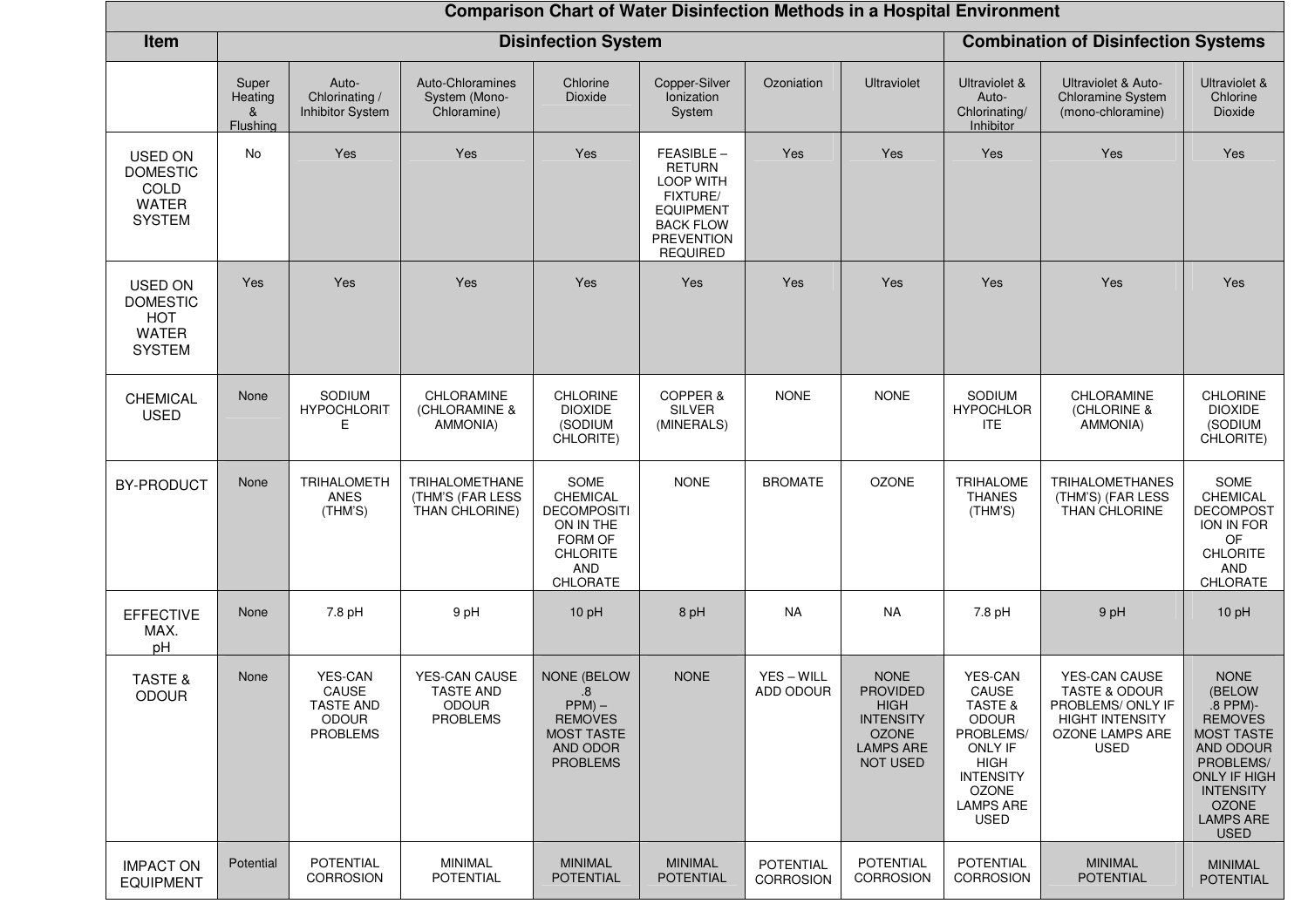| Item                                                                                            |                                                         |                                                                                                                                                      | <b>Disinfection System</b>                                                                                                                                                                                                                                            |                                                                                                                                                                                                                |                                                                                                                                                                                                                                                      | <b>Combination of Disinfection Systems</b>                                                                                       |                                                                                                   |                                                                                                                                                                                          |                                                                                                                                                                                                                                                             |                                                                                                                                                                                                            |
|-------------------------------------------------------------------------------------------------|---------------------------------------------------------|------------------------------------------------------------------------------------------------------------------------------------------------------|-----------------------------------------------------------------------------------------------------------------------------------------------------------------------------------------------------------------------------------------------------------------------|----------------------------------------------------------------------------------------------------------------------------------------------------------------------------------------------------------------|------------------------------------------------------------------------------------------------------------------------------------------------------------------------------------------------------------------------------------------------------|----------------------------------------------------------------------------------------------------------------------------------|---------------------------------------------------------------------------------------------------|------------------------------------------------------------------------------------------------------------------------------------------------------------------------------------------|-------------------------------------------------------------------------------------------------------------------------------------------------------------------------------------------------------------------------------------------------------------|------------------------------------------------------------------------------------------------------------------------------------------------------------------------------------------------------------|
|                                                                                                 | Super<br>Heating<br>& Flushing                          | Auto-<br>Chlorinating /<br>Inhibitor<br>System                                                                                                       | Auto-Chloramines<br>System (Mono-<br>Chloramine)                                                                                                                                                                                                                      | Chlorine<br>Dioxide                                                                                                                                                                                            | Copper-Silver<br>Ionization<br>System                                                                                                                                                                                                                | Ozoniation                                                                                                                       | <b>Ultraviolet</b>                                                                                | Ultraviolet &<br>Auto-<br>Chlorinating/<br>Inhibitor                                                                                                                                     | Ultraviolet & Auto-<br>Chloramine System<br>(mono-chloramine)                                                                                                                                                                                               | Ultraviolet &<br>Chlorine<br>Dioxide                                                                                                                                                                       |
| <b>SYSTEMS</b>                                                                                  |                                                         | <b>PROBLEMS</b>                                                                                                                                      | <b>CORROSION</b><br><b>PROBLEMS</b>                                                                                                                                                                                                                                   | <b>CORROSION</b><br><b>PROBLEMS</b>                                                                                                                                                                            | <b>DEPOSITION</b><br>OF COPPER<br>ON MILD<br>STEEL/<br>LOCALIZED<br>CORROSION-<br><b>NONE</b><br><b>REPORTED</b>                                                                                                                                     | <b>PROBLEMS</b>                                                                                                                  | <b>PROBLEMS</b><br>IF HIGH<br><b>INTENSITY</b><br><b>OZONE</b><br><b>LAMPS ARE</b><br><b>USED</b> | PROBLEMS/<br><b>CORROSION</b><br>IF HIGH<br><b>INTENISTY</b><br><b>OZONE</b><br><b>LAMPS</b><br><b>USED</b>                                                                              | <b>PROBLEMS</b><br><b>CORROSION IF HIGH</b><br><b>INTENISTY OZONE</b><br><b>LAMPS USED</b>                                                                                                                                                                  | <b>PROBLEMS</b><br><b>CORROSION</b><br>IF HIGH<br><b>INTENISTY</b><br><b>OZONE</b><br><b>LAMPS USED</b>                                                                                                    |
| <b>IMPACT ON</b><br><b>DIALYSIS</b><br><b>EQUIPMENT</b>                                         | <b>NONE</b>                                             | NONE(BELOW<br>4 PPM)-<br>CARBON<br><b>FILTERS AND</b><br>RO EQUIP.<br><b>EFFECTIVELY</b><br><b>REMOVES</b><br>CHLORINE<br>AND BY-<br><b>PRODUCTS</b> | SIGNIFICANTLY<br>DIFFICULT TO<br><b>REMOVE</b><br><b>CHLORAMINES</b><br>(MONO-<br><b>CHLORMAINES</b><br>AND BY-PRODUCT<br>AT 4 PPM AND<br><b>BELOW - CARBON</b><br><b>FILTERS</b><br>EFFECTIVE, RO<br>MEMBRANDE NOT<br>EFFECTIVE,<br><b>MEMBRANE</b><br><b>DAMAGE</b> | <b>NONE (BELOW</b><br>$.8$ PPM) $-$<br><b>CARBON</b><br><b>FILTERS AND</b><br><b>RO</b><br><b>EQUPMENT</b><br>EFFECTIVELY<br><b>REMOVES</b><br><b>CHLORINE</b><br><b>DIOXIDE AND</b><br>BY-<br><b>PRODUCTS</b> | <b>INFORMATION</b><br><b>CURRENTLY</b><br><b>NOT</b><br>AVAILABLE                                                                                                                                                                                    | <b>INFORMATION</b><br><b>CURRENTLY</b><br><b>NOT</b><br>AVAILABLE                                                                | <b>NONE</b>                                                                                       | <b>NONE</b><br>(BELOW 4<br>$PPM$ ) –<br><b>CARBON</b><br><b>FILTERS</b><br>AND RO<br><b>EQUIPMENT</b><br><b>EFFECTIVEL</b><br>Y REMOVES<br><b>CHLORINE</b><br>AND BY-<br><b>PRODUCTS</b> | SIGNIFICANTLY<br>DIFFICULT TO<br><b>REMOVE</b><br><b>CHLORAMINES</b><br>(MONO-<br><b>CHLORMAINES AND</b><br>BY-PRODUCT AT 4<br>PPM AND BELOW -<br><b>CARBON FILTERS</b><br>EFFECTIVE, RO<br>MEMBRANDE NOT<br>EFFECTIVE,<br><b>MEMBRANE</b><br><b>DAMAGE</b> | <b>NONE</b><br>(BELOW .8<br>$PPM$ ) –<br><b>CARBON</b><br><b>FILTERS AND</b><br><b>RO</b><br><b>EQUPMENT</b><br><b>EFFECTIVEL</b><br>Y REMOVES<br>CHLORINE<br><b>DIOXIDE AND</b><br>BY-<br><b>PRODUCTS</b> |
| <b>ENVIRONME</b><br>NTAL &<br><b>HEALTH</b><br><b>EFFECTS</b>                                   | <b>WATER IS</b><br>AT<br><b>SCALDING</b><br><b>TEMP</b> | <b>PRODUCES</b><br>CARCINGOGE<br>-NIC THM'S                                                                                                          | <b>PRODUCES</b><br>CARCINGOGE-NIC<br>THM'S (less than<br>chlorine)                                                                                                                                                                                                    | NONE - DOES<br><b>NOT</b><br><b>PRODUCE</b><br>THM'S AND<br><b>CAN DESTROY</b><br><b>SOME THM'S</b>                                                                                                            | <b>COOPER IS</b><br><b>ACUTELY</b><br><b>TOXIC TO</b><br><b>MANY</b><br><b>AQUATIC</b><br><b>SPECIES AT</b><br>LEVELS LOW<br>AS 50 PPB.<br><b>SYSTEM</b><br><b>OPERATES</b><br>BETWEEN 200<br>$-600$ PPB<br>COPPER, 10<br>TO 60 PPB<br><b>SILVER</b> | $NONE -$<br><b>BROMITE</b><br><b>IDENTIFIED AS</b><br>AN ANIMAL<br>CARCINOGEN<br>- EFFECTS ON<br><b>HUMANS</b><br><b>UNKNOWN</b> | <b>NONE</b>                                                                                       | <b>PRODUCES</b><br>CARCINOGE<br>NIC THM'S                                                                                                                                                | <b>PRODUCTES</b><br>CARCINOGENIC<br>THM'S (less than<br>chlorine)                                                                                                                                                                                           | $NONE -$<br>DOES NOT<br><b>PRODUCE</b><br><b>THM'S AND</b><br>CAN<br><b>DESTROY</b><br><b>SOME THM'S</b>                                                                                                   |
| EPA<br><b>APPROVED</b><br><b>PRIMARY</b><br><b>DRINKING</b><br>WATER<br><b>DISINFECTAN</b><br>Т |                                                         | <b>YES</b><br>(BELOW 4<br>ppm)                                                                                                                       | YES (BELOW 4<br>ppm)                                                                                                                                                                                                                                                  | YES (BELOW<br>.8 PPM                                                                                                                                                                                           | <b>NO</b>                                                                                                                                                                                                                                            | <b>NO</b>                                                                                                                        | <b>NO</b>                                                                                         | <b>YES (BELOW</b><br>$4$ PPM $)$                                                                                                                                                         | YES (BELOW 4 PPM)                                                                                                                                                                                                                                           | <b>YES (BELOW</b><br>.8 PPM)                                                                                                                                                                               |
| <b>BREAKS</b><br><b>DOWN</b><br><b>BIOFILM</b>                                                  |                                                         | NO@BELOW<br><b>50 PPM</b><br><b>MINIMAL</b>                                                                                                          | NO-(SYSTEM<br><b>OPERATES AT 2-3</b>                                                                                                                                                                                                                                  | <b>YES</b>                                                                                                                                                                                                     | YES/NO<br><b>DEPENDING</b>                                                                                                                                                                                                                           | <b>NO</b>                                                                                                                        | <b>NO</b>                                                                                         | NO@<br>BELOW 50<br><b>PPM MIN</b>                                                                                                                                                        | NO-(SYSTEM<br><b>OPERATES AT 2-3</b>                                                                                                                                                                                                                        | <b>YES</b>                                                                                                                                                                                                 |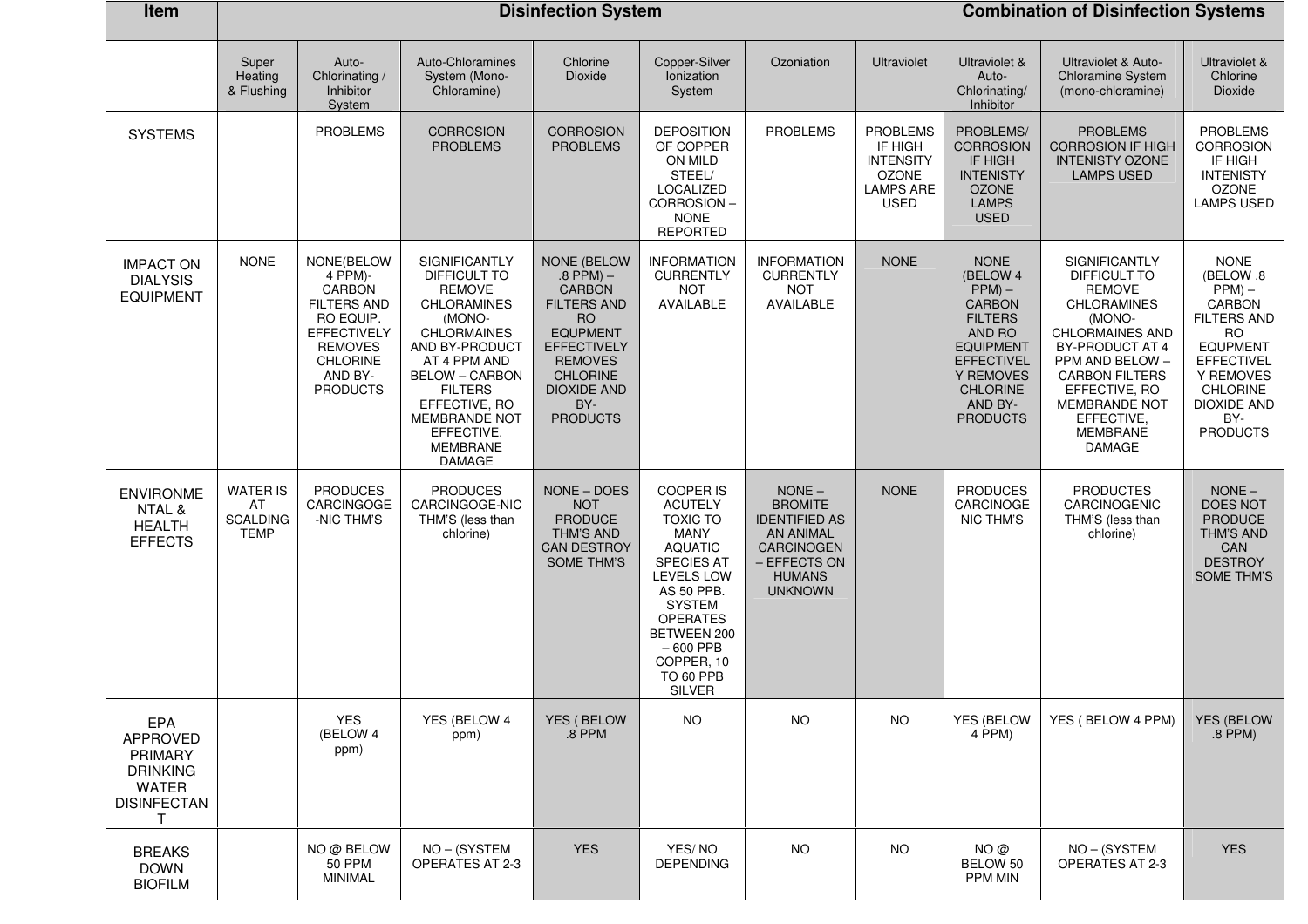| Item                                                                                                                                |                                          |                                                                  | <b>Disinfection System</b>                             |                                                                                                                        | <b>Combination of Disinfection Systems</b>                                                                                                                            |             |             |                                                      |                                                               |                                                                                                                                            |
|-------------------------------------------------------------------------------------------------------------------------------------|------------------------------------------|------------------------------------------------------------------|--------------------------------------------------------|------------------------------------------------------------------------------------------------------------------------|-----------------------------------------------------------------------------------------------------------------------------------------------------------------------|-------------|-------------|------------------------------------------------------|---------------------------------------------------------------|--------------------------------------------------------------------------------------------------------------------------------------------|
|                                                                                                                                     | Super<br>Heating<br>& Flushing           | Auto-<br>Chlorinating /<br>Inhibitor<br>System                   | Auto-Chloramines<br>System (Mono-<br>Chloramine)       | Chlorine<br>Dioxide                                                                                                    | Copper-Silver<br>Ionization<br>System                                                                                                                                 | Ozoniation  | Ultraviolet | Ultraviolet &<br>Auto-<br>Chlorinating/<br>Inhibitor | Ultraviolet & Auto-<br>Chloramine System<br>(mono-chloramine) | Ultraviolet &<br>Chlorine<br>Dioxide                                                                                                       |
| <b>NOMINAL</b><br><b>OPERATING</b><br><b>CONDITIONS</b>                                                                             |                                          | ABOVE 50 PPM<br>SYSTEM OP-<br><b>ERATES BET-</b><br>WEEN 2-3 PPM | <b>PPM</b>                                             |                                                                                                                        | ON PPM                                                                                                                                                                |             |             | ABOVE 50<br>PMM SYTEM<br>OPER.<br><b>BETW. 2-3</b>   | <b>PPM</b>                                                    |                                                                                                                                            |
| <b>INHIBITS</b><br><b>BIOFILM AT</b><br><b>NOMINAL</b><br><b>OPERATING</b><br><b>CONDITIONS</b>                                     | <b>NO</b>                                | MINIMAL                                                          | <b>MINIMAL</b>                                         | <b>YES</b>                                                                                                             | YES/NO<br><b>DEPENDING</b><br>ON PPM                                                                                                                                  | <b>NO</b>   | <b>NO</b>   | <b>MINIMAL</b>                                       | <b>MINIMAL</b>                                                | <b>YES</b>                                                                                                                                 |
| <b>SHORT TERM</b><br><b>RESIDIUAL</b><br><b>EFFECTIVEN</b><br><b>ESS AGAINST</b><br>LEGIONELLA(<br><b>SYTEM NOT</b><br>OPERATING)   | $YES -$<br>APPROX.<br>ONE<br><b>WEEK</b> | <b>YES</b>                                                       | YES - FAR LESS<br><b>EFFECTIVE AS</b><br>CHLORINE NONE | <b>YES</b>                                                                                                             | <b>YES</b>                                                                                                                                                            | <b>NO</b>   | <b>NO</b>   | <b>YES</b>                                           | YES - FAR LESS<br><b>EFFECTIVE AS</b><br><b>CHLORINE</b>      | <b>YES</b>                                                                                                                                 |
| <b>LONG TERM</b><br><b>RESIDUAL</b><br>EFFECT.<br><b>AGAINST</b><br><b>LEGIONELLA</b><br>(SYSTEM<br><b>NOT</b><br>OPERATING)        | <b>NONE</b>                              | <b>NONE</b>                                                      | <b>NONE</b>                                            | MINIMAL-<br>SOME<br><b>RESIDUAL</b><br>PROTECT.<br><b>UNTIL BIOFILM</b><br>IS RE-EST.<br>NONE FOR<br><b>BULK WATER</b> | YES FOR HOT<br>WATER SYST.<br>ONLY - (LONG<br><b>TERM</b><br><b>STUDIES</b><br><b>INDICATE</b><br><b>LEGIONELLA</b><br>MAY DEVEL. A<br><b>TOLERANCE</b><br>TO SILVER) | <b>NONE</b> | <b>NONE</b> | <b>NONE</b>                                          | <b>NONE</b>                                                   | $MINIMAL -$<br>SOME<br><b>RESIDUAL</b><br>PROTECT.<br><b>UNTIL</b><br><b>BIOFILM IS</b><br>RE-EST.<br><b>NONE FOR</b><br><b>BULK WATER</b> |
| <b>FLUSHING</b><br><b>REQUIRED</b><br>AT ALL<br><b>FIXTURES AT</b><br>START UP ON<br><b>PERIODIC</b><br><b>BASES</b>                | <b>YES</b>                               | <b>YES</b>                                                       | <b>YES</b>                                             | <b>YES</b>                                                                                                             | <b>YES</b>                                                                                                                                                            | <b>YES</b>  | <b>YES</b>  | <b>YES</b>                                           | <b>YES</b>                                                    | <b>YES</b>                                                                                                                                 |
| <b>CHLORINE</b><br><b>SHOCKING</b><br>OF WATER<br><b>SYSTEM</b><br><b>REQUIRED</b><br>PRIOR TO<br><b>SYSTEM</b><br><b>OPERATING</b> | <b>NA</b>                                | <b>YES</b>                                                       | <b>YES</b>                                             | <b>NOT</b><br><b>REQUIRED</b>                                                                                          | <b>NOT</b><br><b>REQUIRED</b>                                                                                                                                         | <b>YES</b>  | <b>YES</b>  | <b>YES</b>                                           | <b>YES</b>                                                    | <b>NOT</b><br><b>REQUIRED</b>                                                                                                              |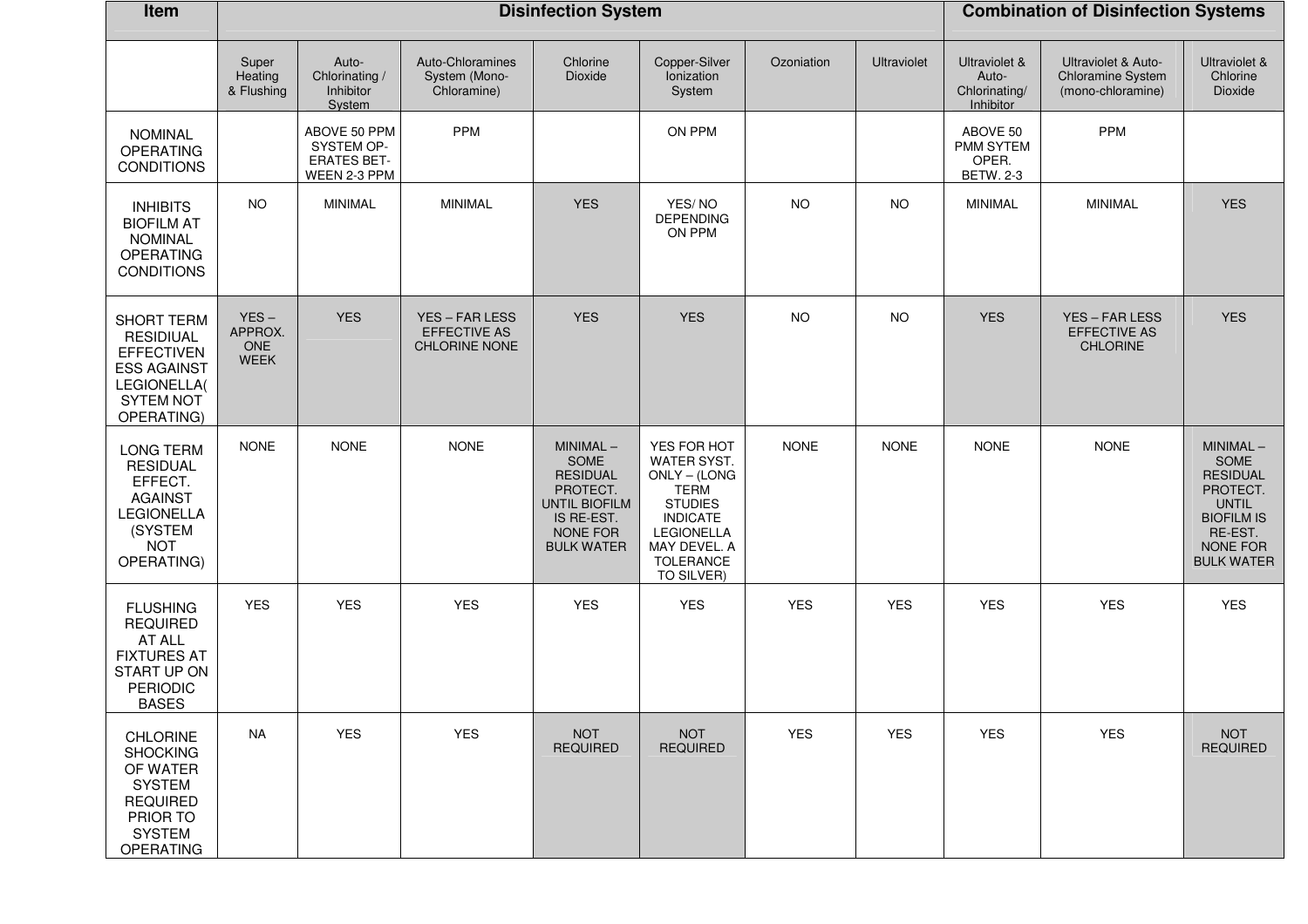| <b>Item</b>                                                                       |                                |                                                              | <b>Disinfection System</b>                       |                                                                     | <b>Combination of Disinfection Systems</b>   |                                |                    |                                                             |                                                                      |                                                        |
|-----------------------------------------------------------------------------------|--------------------------------|--------------------------------------------------------------|--------------------------------------------------|---------------------------------------------------------------------|----------------------------------------------|--------------------------------|--------------------|-------------------------------------------------------------|----------------------------------------------------------------------|--------------------------------------------------------|
|                                                                                   | Super<br>Heating<br>& Flushing | Auto-<br>Chlorinating /<br><b>Inhibitor</b><br><b>System</b> | Auto-Chloramines<br>System (Mono-<br>Chloramine) | Chlorine<br>Dioxide                                                 | Copper-Silver<br><b>lonization</b><br>System | Ozoniation                     | <b>Ultraviolet</b> | Ultraviolet &<br>Auto-<br>Chlorinating/<br><b>Inhibitor</b> | Ultraviolet & Auto-<br><b>Chloramine System</b><br>(mono-chloramine) | Ultraviolet &<br>Chlorine<br><b>Dioxide</b>            |
| <b>ESTIMATED</b><br>COST FOR A<br>600 GPM<br>SYSTEM (<br><b>NOT</b><br>INSTALLED) | <b>NA</b>                      | \$9,000<br>(APPROX)                                          | \$9,000<br>(APPROX)                              | \$12,000                                                            | \$36,000                                     | <b>NOT</b><br>AVAILABLE        | \$27,000           | \$36,000<br>(APPROX)                                        | \$42,000<br>(APPROX)                                                 | \$39,000                                               |
| <b>ESTIMATED</b><br><b>INSTALL.</b><br>COST                                       | <b>NA</b>                      | \$5,000<br>(APPROX)                                          | \$5,000<br>(APPROX)                              | \$3,000                                                             | \$5,000                                      | <b>NOT</b><br>AVAILABLE        | \$10,000           | \$15,000<br>(APPROX)                                        | \$15,000<br>(APPROX)                                                 | \$13,000                                               |
| <b>ESTIMATED</b><br>ANNUAL<br>MAINT. COST                                         | \$12,500<br>(PER<br>EVENT)     | \$8,000                                                      | \$8,000                                          | \$16,650@1<br>LВ<br>CIO <sub>2</sub> OR<br>\$28,250 @ 2<br>LBS CIO2 | \$25,250                                     | <b>NOT</b><br><b>AVAILABLE</b> | \$12,600           | \$20.600                                                    | \$20,600                                                             | \$20,000 @ 1<br>LB CI02 OR<br>\$32,000 @ 2<br>LBS CI02 |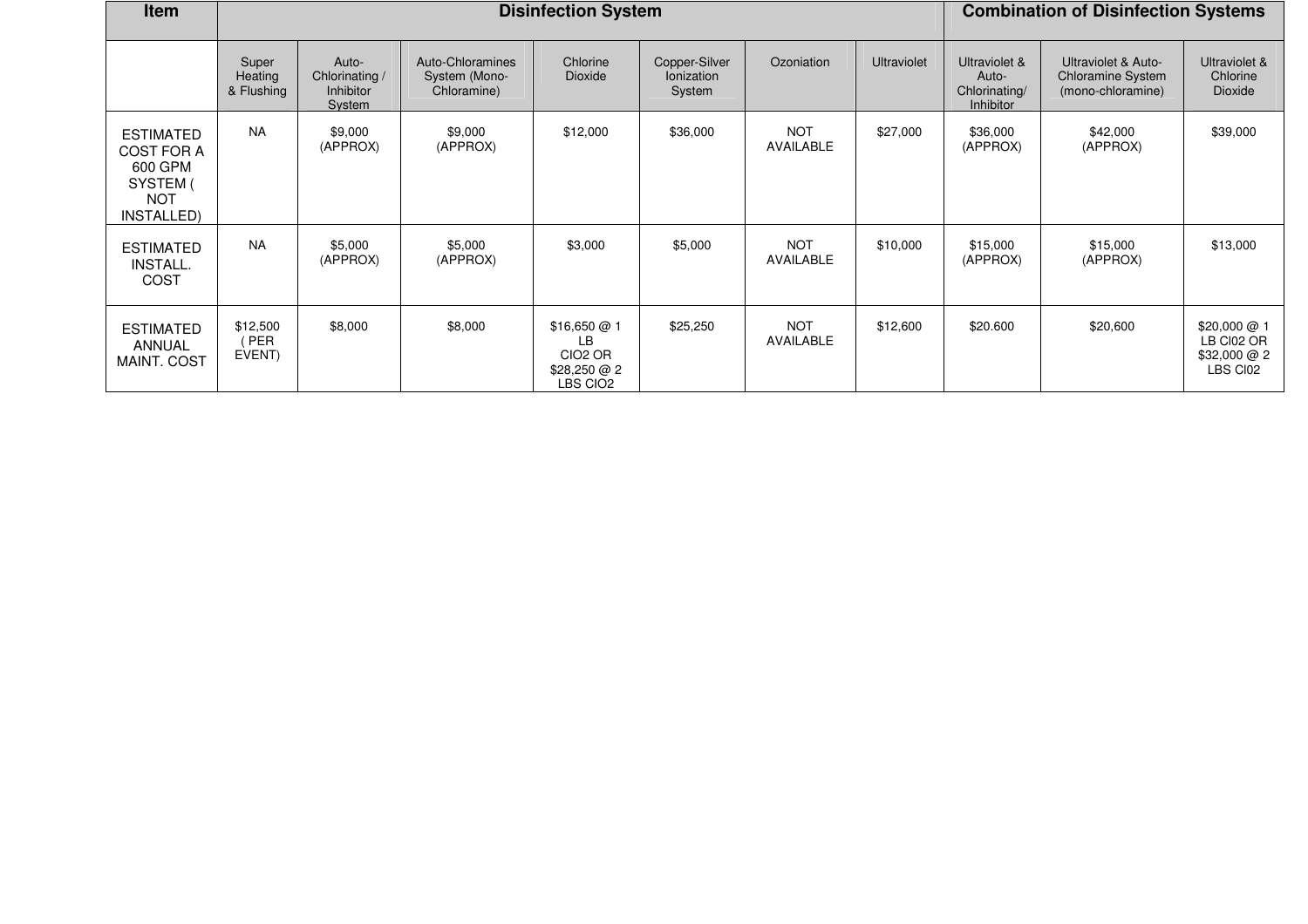#### **Industrial Market Competitor Analysis**

| <b>Market</b>        | <b>Description of</b>                                | <b>Competing</b>                      | <b>Competitors</b>  | <b>RW</b>           | <b>RW Marketing Strategy</b> |                      |  |
|----------------------|------------------------------------------------------|---------------------------------------|---------------------|---------------------|------------------------------|----------------------|--|
|                      | Application                                          | <b>Technologies</b>                   |                     | Competitive<br>Edge | Local                        | <b>International</b> |  |
| Water                | Disinfection of                                      | Chlorine                              | Nalco               | Low running cost    | License                      | Licensing            |  |
| Treatment            | process water                                        | <b>Chlorine Dioxide</b>               | <b>BDH</b>          | On site             |                              |                      |  |
| (food industry)      |                                                      | Ozone                                 | Buckman/            | generation          |                              |                      |  |
|                      |                                                      | UV                                    | laboratories        | <b>Regulated Ph</b> |                              |                      |  |
|                      |                                                      | Food Grade                            | <b>Bets</b>         | Low maintenance     |                              |                      |  |
|                      |                                                      | biocides                              | Dearborne           | Low toxicity        |                              |                      |  |
|                      |                                                      |                                       | Niche Companies     | Low residue         |                              |                      |  |
| Potable              | Disinfection of                                      | Chlorine                              | Nalco               | No resistance       | Licensing                    | Licensing            |  |
|                      | potable water                                        | <b>Chlorine Dioxide</b>               | <b>BDH</b>          | Optimal activity    |                              |                      |  |
|                      |                                                      | Ozone                                 | <b>Buckman</b>      | No-hazardous        |                              |                      |  |
|                      |                                                      | UV                                    | laboratories        | Versatile           |                              |                      |  |
|                      |                                                      | Non oxidizing/                        | <b>Bets</b>         | application         |                              |                      |  |
|                      |                                                      | and oxidizing                         | Dearborne           |                     |                              |                      |  |
|                      |                                                      | biocides                              | Niche               |                     |                              |                      |  |
|                      |                                                      |                                       | companies           |                     |                              |                      |  |
| Cooling              | <b>Biological control</b>                            | Chlorine                              | Nalco               |                     | Licensing                    | Licensing            |  |
| <b>Towers</b>        |                                                      | <b>Chlorine Dioxide</b>               | <b>BDH</b>          |                     |                              |                      |  |
|                      |                                                      | Ozone                                 | Buckman -           |                     |                              |                      |  |
|                      |                                                      | UV                                    | laboratories        |                     |                              |                      |  |
|                      |                                                      | Non oxidizing/                        | Bets                |                     |                              |                      |  |
|                      |                                                      | and oxidizing                         | Dearborne           |                     |                              |                      |  |
|                      |                                                      | biocides                              | Niche Companies     |                     |                              |                      |  |
| Abattoirs            | Meat product bio-                                    | Chlorine                              | Antec Int           |                     | Own then                     | Licensing            |  |
|                      | security,                                            | <b>Chlorine Dioxide</b>               | Niche Companies     |                     | license                      |                      |  |
|                      | Surface                                              | UV                                    |                     |                     |                              |                      |  |
|                      | disinfection,                                        |                                       |                     |                     |                              |                      |  |
| Macadamia            | Disinfection of nuts                                 | None                                  | None                |                     | Own then                     | Licensing            |  |
| <b>Nuts</b>          |                                                      |                                       |                     |                     | license                      |                      |  |
| Mushrooms            | Control of bacterial                                 | Chlorine                              | Niche Companies     |                     | Own then                     | Licensing            |  |
|                      | blotch                                               | <b>Chlorine Dioxide</b>               |                     |                     | license                      |                      |  |
|                      |                                                      | Biological control                    |                     |                     |                              |                      |  |
| Animal               | Control of veterinary                                | Antibiotic                            | Niche Companies     |                     | Own then                     | Licensing            |  |
| husbandry            | deseases and meat bio-<br>security                   | lodine                                |                     |                     | licenses                     |                      |  |
| Potatoes             | Control of bactarial<br>blight, shelf-life extension | Chlorine<br>Chlorine Dioxide          | Niche Companies     |                     | License                      | Licensing            |  |
| Hide<br>preservation | Preservation                                         | Salt                                  | Salt suppliers      |                     | Own then<br>license          | Licensing            |  |
| Mining               | Mineral Extraction                                   | Cyanide/carbon<br>Electro-chemincal   | Niche Companies     |                     | Licensing                    | Licensing            |  |
| Hospital Hotel-      | General disinfection and                             | Gluteraldehyde                        | Pharmaceutical and  |                     | Licensing                    | Licensing            |  |
| Disinfection         | cleaning                                             | Peracetic acid                        | detergent companies |                     |                              |                      |  |
|                      |                                                      | QAC's                                 |                     |                     |                              |                      |  |
|                      |                                                      | Chlorine                              |                     |                     |                              |                      |  |
|                      |                                                      | Chlorine Dioxide                      |                     |                     |                              |                      |  |
|                      |                                                      | lodine compounds<br>Hydrogen peroxide |                     |                     |                              |                      |  |
| Food                 | CIP/COP                                              | QAC's                                 | Niche Companies     |                     | Licensing                    | Licensing            |  |
| Processing           | disinfection                                         | Chlorine                              |                     |                     |                              |                      |  |
|                      | Acidurin bactatial control                           | <b>Chlorine Dioxide</b>               |                     |                     |                              |                      |  |
|                      | shelf life extension                                 | lodine compounds                      |                     |                     |                              |                      |  |